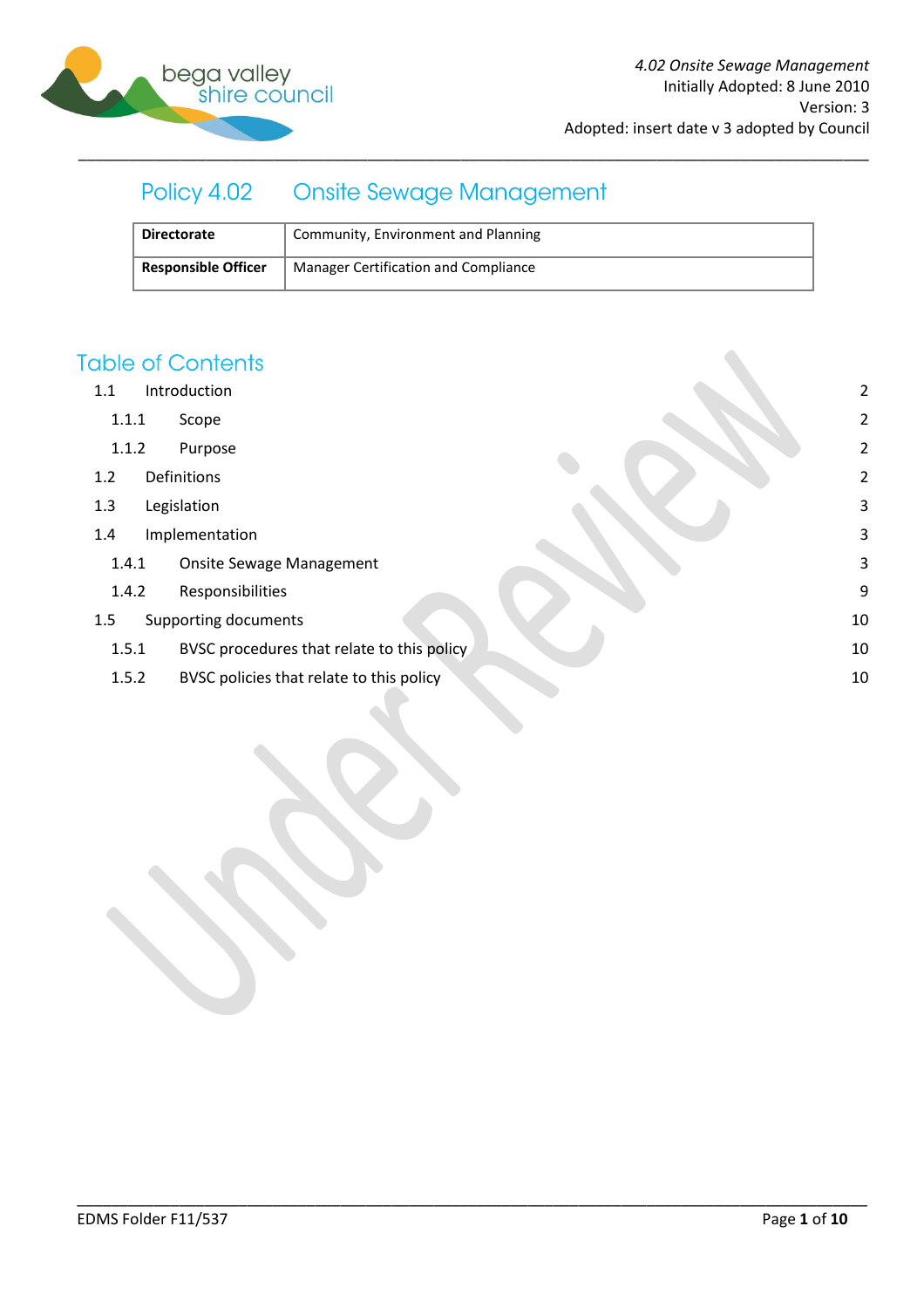

# <span id="page-1-0"></span>1.1 Introduction

### <span id="page-1-1"></span>1.1.1 Scope

Onsite Sewage Management Systems (OSM) capture and treat wastewater in unsewered areas. Failure of OSM can result in contamination of water supplies, land and aquaculture, with subsequent public and environmental health impacts. Regulation of these systems is therefore aimed at prevention of public health risk, protection of land and community amenity, protection of surface waters and groundwaters, and conservation and reuse of resources.

Bega Valley Shire Council is the regulatory authority for domestic and unlicensed onsite sewage management systems within its local government area. The *Local Government Act 1993* specifies Council's responsibilities with regard to approval of new systems, and inspection and ongoing approval of existing systems.

This policy applies to all domestic and unlicensed onsite sewage management systems in the Bega Valley Shire Local Government area, with the exception of National Parks as outlined in the Department of Local Government Circular 99/59.

This includes but is not limited to:

- septic tanks, aerated wastewater treatment systems, package treatment plants, worm farm, pit and composting systems, unless the system is required to be licensed under the *Protection of the Environment Operations Act 1997 Schedule 1*
- effluent pump out systems
- domestic greywater treatment and reuse systems
- greywater disposal systems.

### <span id="page-1-2"></span>1.1.2 Purpose

The purpose of this policy is to:

- ensure design and performance of onsite sewage systems to current legislative requirements, AS/NZ Standards, and recommended practices
- protect and enhance the quality of public health and amenity within the shire
- protect and enhance the environment within the shire, including surface water, groundwater, land, and flora and fauna
- provide sustainable options for wastewater management
- provide guidance to industry and property owners in preparing onsite sewage management applications to Council.

# <span id="page-1-3"></span>**1.2 Definitions**

| <b>Word or Terminology</b> | <b>Description</b>                                                                            |
|----------------------------|-----------------------------------------------------------------------------------------------|
| <b>OSM</b>                 | Onsite sewage management system - a system for treating human excreta and<br>other wastewater |
| <b>SCA</b>                 | <b>Sydney Catchment Authority</b>                                                             |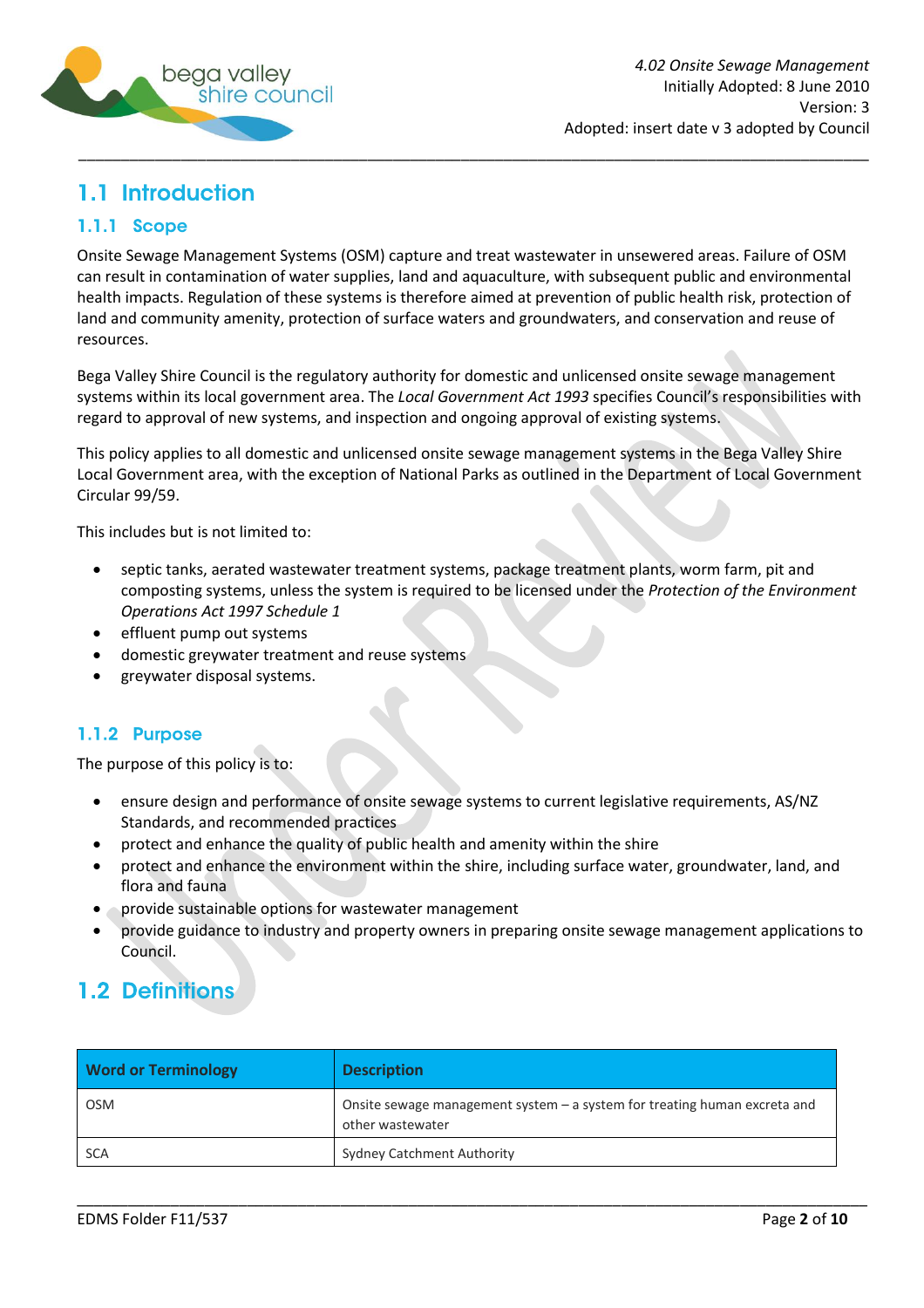

| Greywater                          | Wastewater from baths, showers, basins and laundries                                                                                                                    |
|------------------------------------|-------------------------------------------------------------------------------------------------------------------------------------------------------------------------|
| Blackwater                         | Wastewater from a kitchen, toilet, urinal or bidet                                                                                                                      |
| Suitably qualified servicing agent | A suitably qualified servicing agent must:                                                                                                                              |
|                                    | have completed a course on servicing and maintenance of the system; and<br>have some supervised servicing experience, or extensive unsupervised<br>servicing experience |
|                                    | not perform electrical work or enter confined spaces unless qualified to do<br><b>SO</b><br>be either employed or authorised by the manufacturer<br>٠                   |
|                                    | must service the system in accordance with the manufacturers service<br>requirements specified in the service manual                                                    |

# <span id="page-2-0"></span>1.3 Legislation

This policy should be read in conjunction with the latest editions or revisions of the following:

- *Local Government Act 1993*
- *Local Government (General) Regulation 2005*
- *Environmental Planning and Assessment Act 1979*
- *Environmental Planning and Assessment Regulation 2000*
- *Protection of the Environment Operations Act 1997*

#### **Standards and Guidelines:**

- *NSW Health Wastewater System Accreditation Certificates*
- *AS/NZ 1546: 1-3 Onsite domestic wastewater treatment units*
- *AS/NZ 1547:2012 Onsite domestic wastewater management*
- *AS/NZ 3500:2012 Plumbing and Drainage*
- *Plumbing Code of Australia 2016*
- *Environment and Health Protection Guidelines: Onsite Sewage Management for Households ('the Silver Bullet') NSW Department of Local Government, 1998*
- *Healthy Estuaries for Healthy Oysters Guidelines, NSW Department of Primary Industries, 2017*
- *Neutral or Beneficial Effect on Water Quality Assessment Guideline (NorBE), Sydney Catchment Authority, 2015*
- *NSW Guidelines for Greywater Reuse in Sewered, Single Household Residential Premises, NSW Department of Energy, Utilities and Sustainability, 2008*
- *NSW Health Servicing of Single Domestic Sewage Management Facilities, Advisory Note 5*
- *Water Sensitive Design Guide for Rural Residential Subdivisions, Sydney Catchment Authority, 2011*
- *NSW Health Advisory Note 3 – May 2006: Destruction, Removal or Reuse of Septic Tanks, Collection Wells, Aerated Wastewater Treatment Systems, and other Sewage Management Facility Vessels*

# <span id="page-2-1"></span>1.4 Implementation

### <span id="page-2-2"></span>1.4.1 Onsite Sewage Management

Council will assess all applications to install, alter and operate an onsite sewage management system in accordance with the stated policy purpose and referenced legislation, guidelines and standards.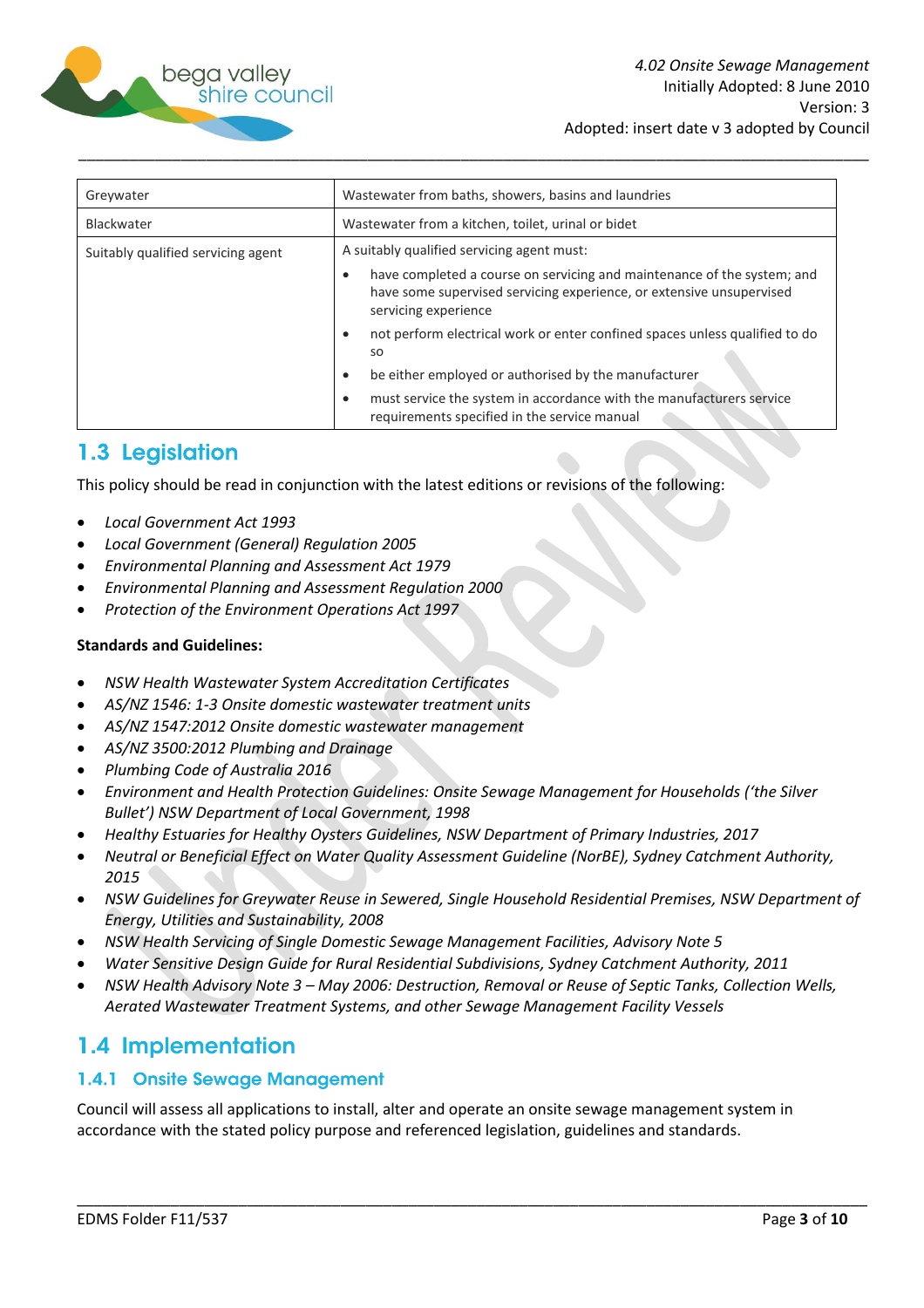

### 1.4.1.1 Performance Standards

The following performance standards apply for the design, installation and construction methods for applications to install/alter and operate an onsite sewage management system.

| <b>Performance Criteria</b>                                                                                                                                                                                                                           | <b>Acceptable Solutions</b>                                                                                                                                                                                                                                                                                                                                                                                                                                          |                                                           |                                                                                                                                                                                                        |
|-------------------------------------------------------------------------------------------------------------------------------------------------------------------------------------------------------------------------------------------------------|----------------------------------------------------------------------------------------------------------------------------------------------------------------------------------------------------------------------------------------------------------------------------------------------------------------------------------------------------------------------------------------------------------------------------------------------------------------------|-----------------------------------------------------------|--------------------------------------------------------------------------------------------------------------------------------------------------------------------------------------------------------|
| P1 Proposed system complies<br>with clauses 40, 41 and 44 of the<br>Local Government (General)<br><b>Regulation 2005</b>                                                                                                                              | A1<br>a) The system has NSW Health accreditation, or<br>b) Is exempt under the Regulation and NSW Advisory note 1, and<br>Is approved by NSW Fair Trading as an alternative solution                                                                                                                                                                                                                                                                                 |                                                           |                                                                                                                                                                                                        |
| P2 The development is consistent<br>with the requirements of any<br>BVSC instrument on title under<br>Part 6, Division 4 of the<br>Conveyancing Act 1919                                                                                              | A2<br>a)<br>with the proposal, or<br>solution is presented                                                                                                                                                                                                                                                                                                                                                                                                           |                                                           | Effluent management area is identified on the title and is consistent<br>b) Where the Instrument is to Council's benefit, that an equal or superior                                                    |
| P3 Proposal is for an effluent<br>pump out system<br>NOTE: Development relying on<br>pump-out systems is not a viable<br>option in the long term. They may<br>be considered on a case-by-case<br>basis where acceptable solutions<br>are demonstrated | A3<br>Area is proposed to be connected to reticulated sewer in the near<br>a)<br>future; or<br>Existing lot cannot support full on-site effluent disposal, and<br>b)<br>Partial on-site wastewater disposal has been considered, and<br>c)<br>Collection well(s) fitted with an alarm, and<br>d)<br>Collection wells sized as per Table 2. of the 'Designing and Installing<br>e)<br>On-site Wastewater Systems (SCA, 2012)' below:<br>Collection well size (litres) |                                                           |                                                                                                                                                                                                        |
|                                                                                                                                                                                                                                                       | Number of bedrooms<br>3<br>4<br>5<br>6<br>f)<br>effluent pump out system                                                                                                                                                                                                                                                                                                                                                                                             | <b>Tank water</b><br>10,000<br>14,000<br>16,000<br>18,000 | Reticulated/bore water<br>16,000<br>21,000<br>24,000<br>26,000<br>Development where an increase in the intensity of occupancy is<br>proposed (eg single to dual occupancy) shall not rely solely on an |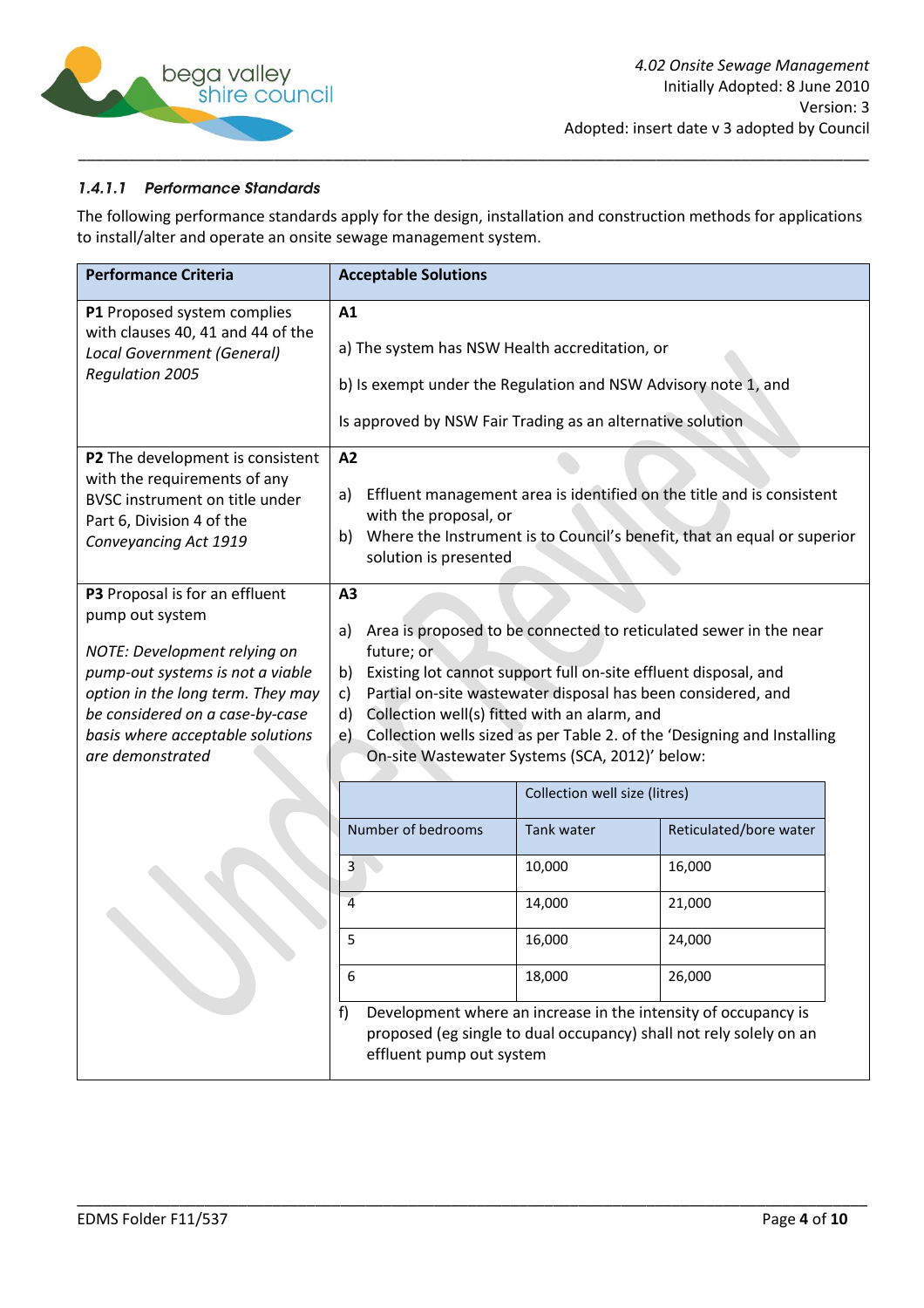

| <b>Performance Criteria</b>                                | <b>Acceptable Solutions</b>                                                                                                                                                                                                                                                                                                                                                                                                                                                                                                                                                                                                                         |
|------------------------------------------------------------|-----------------------------------------------------------------------------------------------------------------------------------------------------------------------------------------------------------------------------------------------------------------------------------------------------------------------------------------------------------------------------------------------------------------------------------------------------------------------------------------------------------------------------------------------------------------------------------------------------------------------------------------------------|
| P4 The proposal is for a<br>subdivision                    | A4<br>Assessment is undertaken in accordance with Appendix C in<br>a)<br>AS/NZS1547:2012<br>b) Chapter 3 in the 'Water Sensitive Design Guide for Rural Residential<br>Subdivisions' (SCA, 2011) has been used for effluent management<br>areas and loadings<br>An effluent management area of 1600m2 will generally be required for<br>C)<br>nominated sites<br>Minimum loadings of 1200L/d (reticulated/bore water) or 800L/d (tank<br>d)<br>water) are to be used for calculated hydraulic disposal areas<br>All proposed subdivision developments must demonstrate a<br>e)<br>sustainable onsite sewage management option for each proposed lot |
| <b>P5</b> Site and soil assessment have<br>been undertaken | <b>A5</b><br>Assessment has been undertaken in accordance with Section 2 of<br>a)<br>'Designing and Installing Onsite Wastewater Systems' (SCA, 2012)<br>and/or AS/NSZ 1547:2012<br>b) Appropriate design loading rate (DLR) or design irrigation rate (DIR) is<br>used according to the soil description as per either Table L1, M1, or N1<br>of AS/NZS 1547:2012 depending on proposed method of disposal<br>Water balance is calculated in accordance with local median rainfall<br>C)<br>and evaporation records where available, or using the data in Table 1<br>(at end of Performance Standards)                                             |

\_\_\_\_\_\_\_\_\_\_\_\_\_\_\_\_\_\_\_\_\_\_\_\_\_\_\_\_\_\_\_\_\_\_\_\_\_\_\_\_\_\_\_\_\_\_\_\_\_\_\_\_\_\_\_\_\_\_\_\_\_\_\_\_\_\_\_\_\_\_\_\_\_\_\_\_\_\_\_\_\_\_\_\_\_\_\_\_\_\_\_\_\_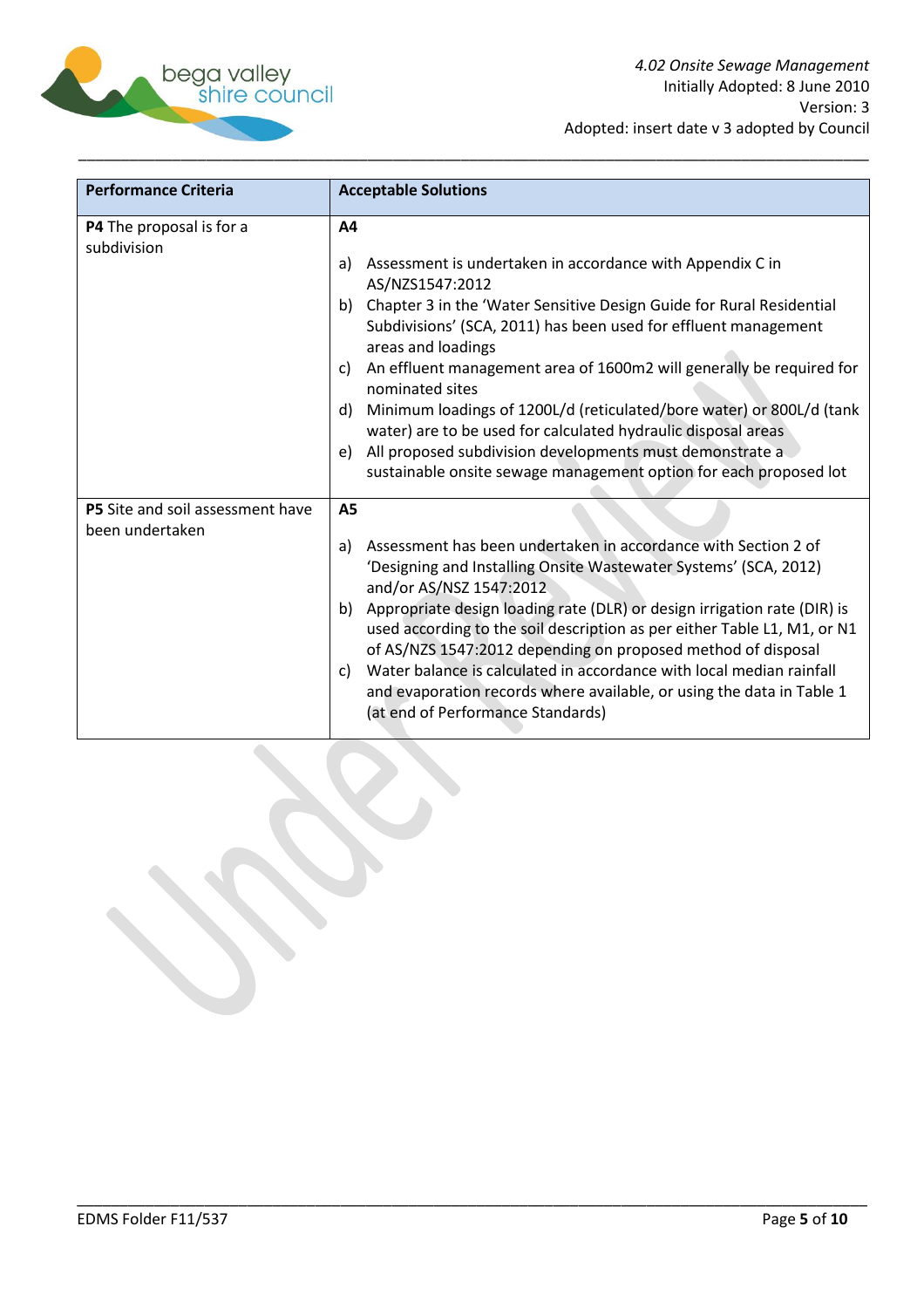

| <b>Performance Criteria</b>                                     | <b>Acceptable Solutions</b>                                                                                                                                                                                                                                                                                                             |                                                                                                                                                                                                                                                                                                                           |                                                                          |
|-----------------------------------------------------------------|-----------------------------------------------------------------------------------------------------------------------------------------------------------------------------------------------------------------------------------------------------------------------------------------------------------------------------------------|---------------------------------------------------------------------------------------------------------------------------------------------------------------------------------------------------------------------------------------------------------------------------------------------------------------------------|--------------------------------------------------------------------------|
| P6 Design daily loadings are<br>appropriate for the development | A <sub>6</sub><br>Daily loadings per potential bedroom are as per Table 2.1 of 'Designing<br>a)<br>and Installing Onsite Wastewater Systems' (SCA, 2012) below:                                                                                                                                                                         |                                                                                                                                                                                                                                                                                                                           |                                                                          |
|                                                                 | <b>Design Wastewater</b><br><b>Loading for each</b><br>potential bedroom                                                                                                                                                                                                                                                                | <b>Reticulated/Bore Water</b><br>(L/d)                                                                                                                                                                                                                                                                                    | Tank Water (L/d)                                                         |
|                                                                 | 1-2 potential bedrooms                                                                                                                                                                                                                                                                                                                  | 600                                                                                                                                                                                                                                                                                                                       | 400                                                                      |
|                                                                 | 3 potential bedrooms                                                                                                                                                                                                                                                                                                                    | 900                                                                                                                                                                                                                                                                                                                       | 600                                                                      |
|                                                                 | 4 potential bedrooms                                                                                                                                                                                                                                                                                                                    | 1200                                                                                                                                                                                                                                                                                                                      | 800                                                                      |
|                                                                 | More than 4 potential<br>bedrooms                                                                                                                                                                                                                                                                                                       | 1200 plus 150 for each<br>additional bedroom                                                                                                                                                                                                                                                                              | 800 plus 100 for each<br>additional bedroom                              |
|                                                                 | b) Ancillary structure - refer to A7<br>C)<br>of the total loading<br>d)                                                                                                                                                                                                                                                                | A potential bedroom is that defined in the 'Neutral or Beneficial Effect<br>on Water Quality Assessment Guideline' (SCA, 2015)                                                                                                                                                                                            | Separation of waste streams - greywater loading shall be taken as 65%    |
| P7 Proposal addresses all<br>wastewater generated on the site   |                                                                                                                                                                                                                                                                                                                                         | A7 Loadings from non-habitable serviced ancillary structures shall be<br>calculated using Table H2 from AS/NZS 1547:2012                                                                                                                                                                                                  |                                                                          |
| P8 Proposed disposal method is<br>appropriate for the slope     | A8<br>Is less than maximum slope requirements as outlined in Table K1 of<br>a)<br>AS/NZS, and<br>Design includes methods of preventing surface water flow onto<br>b)<br>effluent management areas, and<br>Subsurface irrigation DIR is reduced with increasing slope in<br>$\mathsf{C}$<br>accordance with Table M2 of AS/NZS 1547:2012 |                                                                                                                                                                                                                                                                                                                           |                                                                          |
| P9 Buffer distances are<br>appropriate to the development       | A <sub>9</sub><br>a)<br>b)<br>C)                                                                                                                                                                                                                                                                                                        | Buffers meet those outlined in Table 2.4 of the 'Designing and<br>Installing Onsite Wastewater Systems' (SCA, 2012), and<br>Buffers apply to the entire effluent management area, and<br>Additional buffers to site specific factors may be applied (such as to<br>Tables R1 and R2 of AS/NZS 1547:2012 may be considered | significant vegetation); and Variations to buffers with assessment using |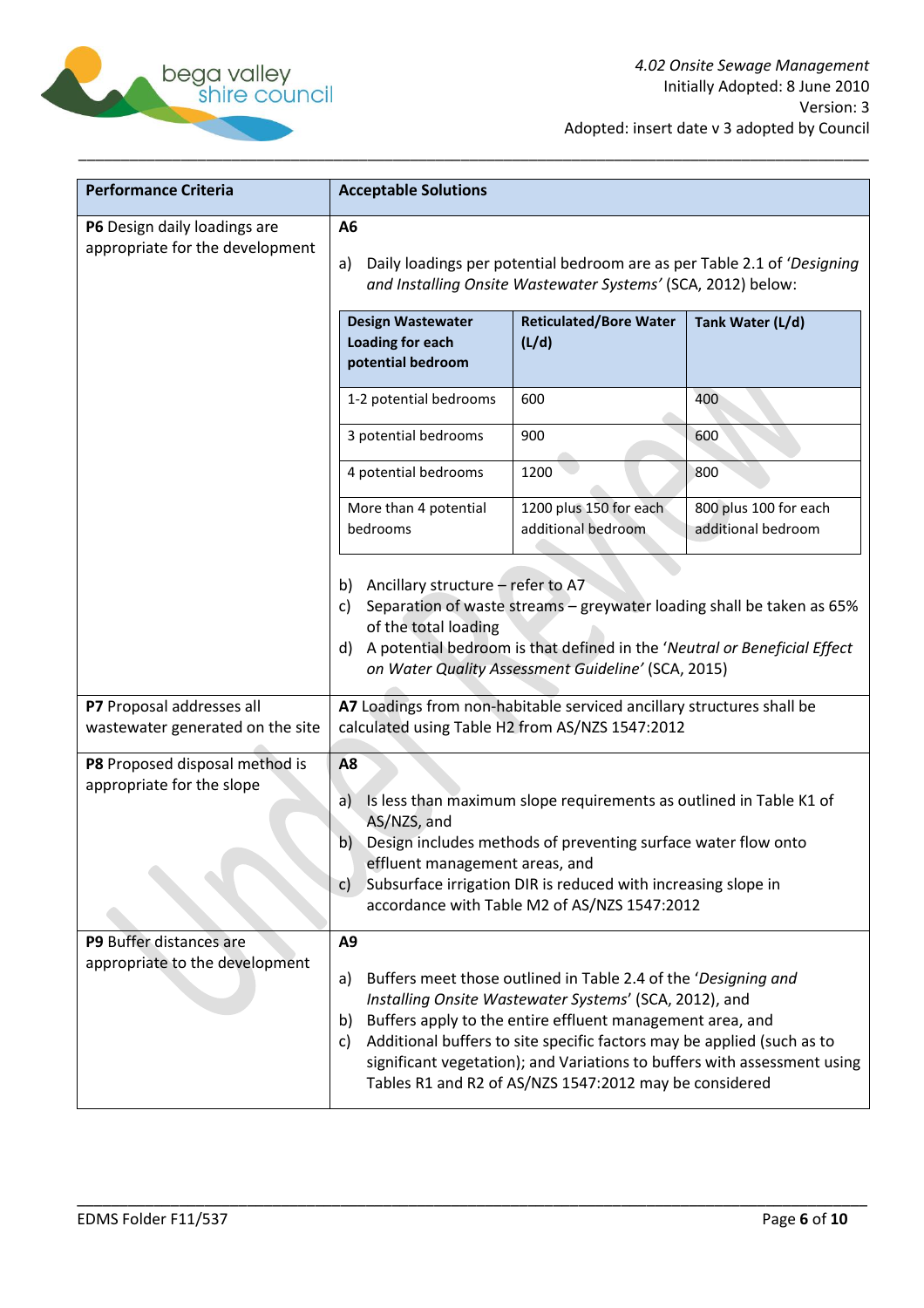

| <b>Performance Criteria</b>                                                                                                                                          | <b>Acceptable Solutions</b>                                                                                                                                                                                                                                                                                                                                                                                                                                                                                                                                                                                  |                                       |                              |                                                                                                                                             |                                                       |
|----------------------------------------------------------------------------------------------------------------------------------------------------------------------|--------------------------------------------------------------------------------------------------------------------------------------------------------------------------------------------------------------------------------------------------------------------------------------------------------------------------------------------------------------------------------------------------------------------------------------------------------------------------------------------------------------------------------------------------------------------------------------------------------------|---------------------------------------|------------------------------|---------------------------------------------------------------------------------------------------------------------------------------------|-------------------------------------------------------|
| P10 The nominated system<br>requires regular servicing                                                                                                               | A10<br>An appropriately qualified service technician is available in the area for<br>a)<br>servicing and repairs, and<br>All servicing and maintenance of the system, and any associated costs<br>b)<br>is the owner's responsibility, and<br>Owners must be provided with adequate information on the operation<br>c)<br>and maintenance of the system                                                                                                                                                                                                                                                      |                                       |                              |                                                                                                                                             |                                                       |
| P11 Where surface, shallow<br>subsurface, or low pressure<br>effluent distribution disposal is<br>nominated, nutrients are<br>contained onsite and within<br>buffers | A11<br>The minimum area method as outlined in 'Environment and Health<br>a)<br>Protection Guidelines: Onsite Sewage Management for Single<br>Households' is preferred<br>b) Where this method is not applied, the hydraulic irrigation area shall be<br>sized in accordance with AS/NZS 1547:2012 and an area for the<br>calculated nutrient uptake to be reserved downslope following the<br>natural flow<br>Where wastewater nutrient concentrations are not specified in the<br>c)<br>NSW Health Certificate of Accreditation for the system, then the<br>design parameters as shown below shall be used: |                                       |                              |                                                                                                                                             |                                                       |
|                                                                                                                                                                      | <b>Parameter</b>                                                                                                                                                                                                                                                                                                                                                                                                                                                                                                                                                                                             | <b>Septic Tank</b><br><b>Effluent</b> | Greywater<br><b>Effluent</b> | <b>AWTS</b><br><b>Effluent</b>                                                                                                              | <b>Critical</b><br><b>Loading Rate</b><br>of Nutrient |
|                                                                                                                                                                      | Total<br>Nitrogen                                                                                                                                                                                                                                                                                                                                                                                                                                                                                                                                                                                            | 55mg/L                                | 15mg/L                       | 30mg/L                                                                                                                                      | 25mg/m2/d                                             |
|                                                                                                                                                                      | Total<br>Phosphorus                                                                                                                                                                                                                                                                                                                                                                                                                                                                                                                                                                                          | 12mg/L                                | 10mg/L                       | 12mg/L                                                                                                                                      | $2.8$ mg/m2/d                                         |
| P12 Risk rating assessment has<br>been undertaken                                                                                                                    | A12 The risk rating is determined on the potential of the system's impact                                                                                                                                                                                                                                                                                                                                                                                                                                                                                                                                    |                                       |                              | to public health and the environment in accordance with the OSM Risk<br>Categories detailed in the BVSC Onsite Sewage Management procedures |                                                       |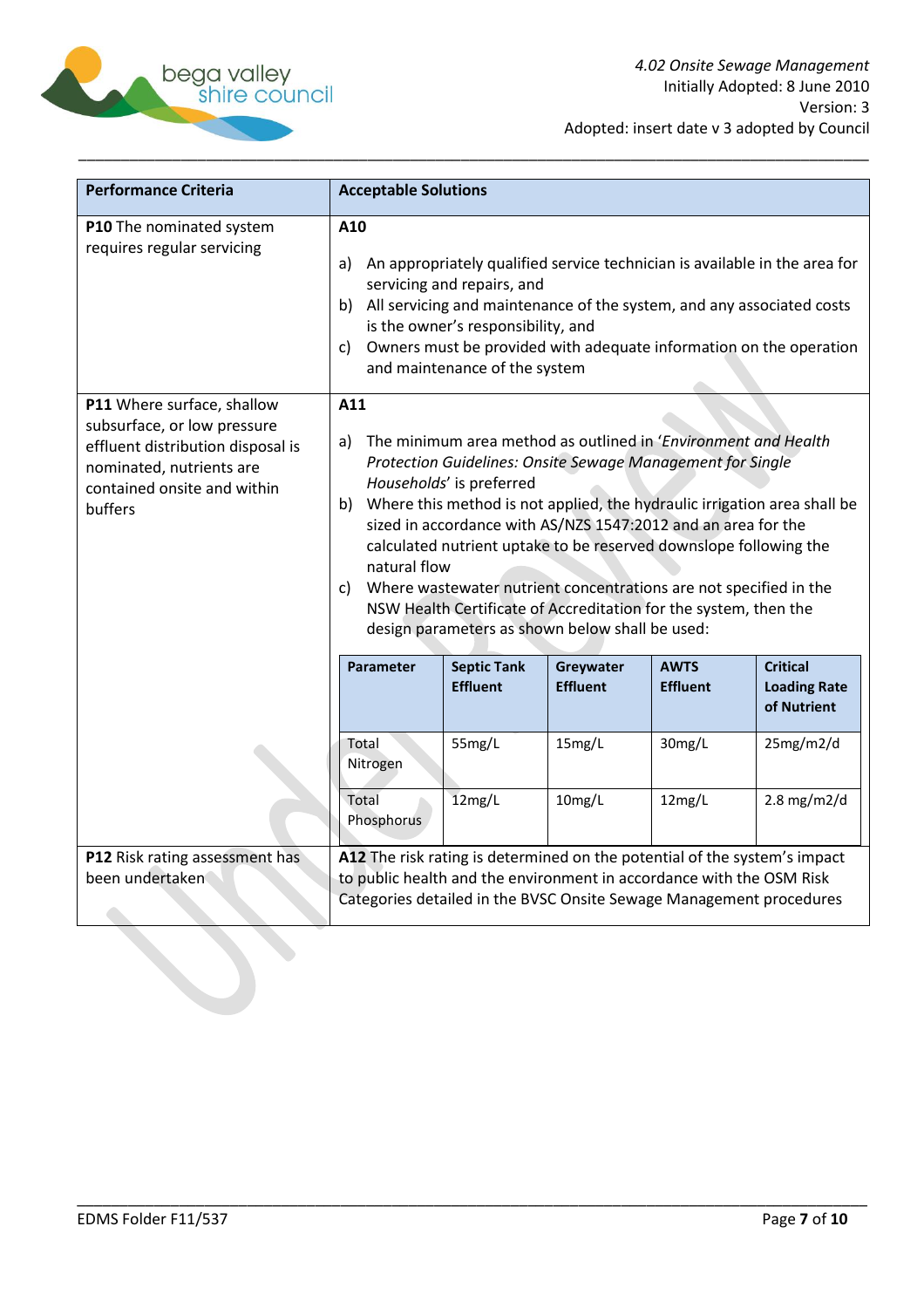

| <b>Performance Criteria</b>                                    | <b>Acceptable Solutions</b>                                                                                                                                                                                                                                                                                                                                                                                                                                                                                                                                                                                                                                                               |
|----------------------------------------------------------------|-------------------------------------------------------------------------------------------------------------------------------------------------------------------------------------------------------------------------------------------------------------------------------------------------------------------------------------------------------------------------------------------------------------------------------------------------------------------------------------------------------------------------------------------------------------------------------------------------------------------------------------------------------------------------------------------|
| P13 Proposal includes separate<br>greywater treatment/disposal | A13<br>Approval under s68 of the Local Government Act 1993 is required<br>a)<br>unless the property is exempt<br>To be exempt, the property must be connected to sewer and a<br>b)<br>greywater diversion device is installed in accordance with clause<br>75A(2) of the Local Government (General) Regulation 2005 and the<br>'NSW Guidelines for Greywater Reuse in Sewered, Single Household<br>Residential Premises' (NSW Government, 2008)<br>All applications must include a full site and soil assessment as per P5<br>C)<br>above<br>Note: Greywater diversion cannot be used to reduce the hydraulic load used to<br>calculate the size of the required effluent disposal system |

Where acceptable solutions in the Performance Standards are not adopted, the proponent must submit an alternate solution prepared by a suitably qualified and experienced person for assessment by Council. Any variation must demonstrate an equal or superior outcome to those detailed in the Performance Standards.

| Table 1: Precipitation, Evaporation and Crop Factor |  |  |  |  |  |  |
|-----------------------------------------------------|--|--|--|--|--|--|
|-----------------------------------------------------|--|--|--|--|--|--|

| <b>Month</b> | Days Per Month | <b>Daily Pan</b><br><b>Evaporation (mm)</b> | <b>Median Rainfall</b><br>(mm/month) | <b>Crop Factor</b> |
|--------------|----------------|---------------------------------------------|--------------------------------------|--------------------|
| January      | 31             | 6.3                                         | 75.3                                 | 0.8                |
| February     | 28             | 5.7                                         | 66.7                                 | 0.8                |
| March        | 31             | 4.7                                         | 40.7                                 | $0.8\,$            |
| April        | 20             | $\overline{4}$                              | 54.9                                 | 0.8                |
| May          | 31             | 3.1                                         | 55.8                                 | 0.7                |
| June         | 30             | 2.9                                         | 47.8                                 | 0.6                |
| July         | 31             | $\overline{3}$                              | 34.3                                 | 0.6                |
| August       | 31             | 4.1                                         | 27.9                                 | 0.6                |
| September    | 30             | 4.9                                         | 44.3                                 | 0.7                |
| October      | 31             | 5.7                                         | 57.7                                 | 0.8                |
| November     | 30             | $6.1\,$                                     | 63                                   | 0.8                |
| December     | 31             | 6.7                                         | 58.5                                 | 0.8                |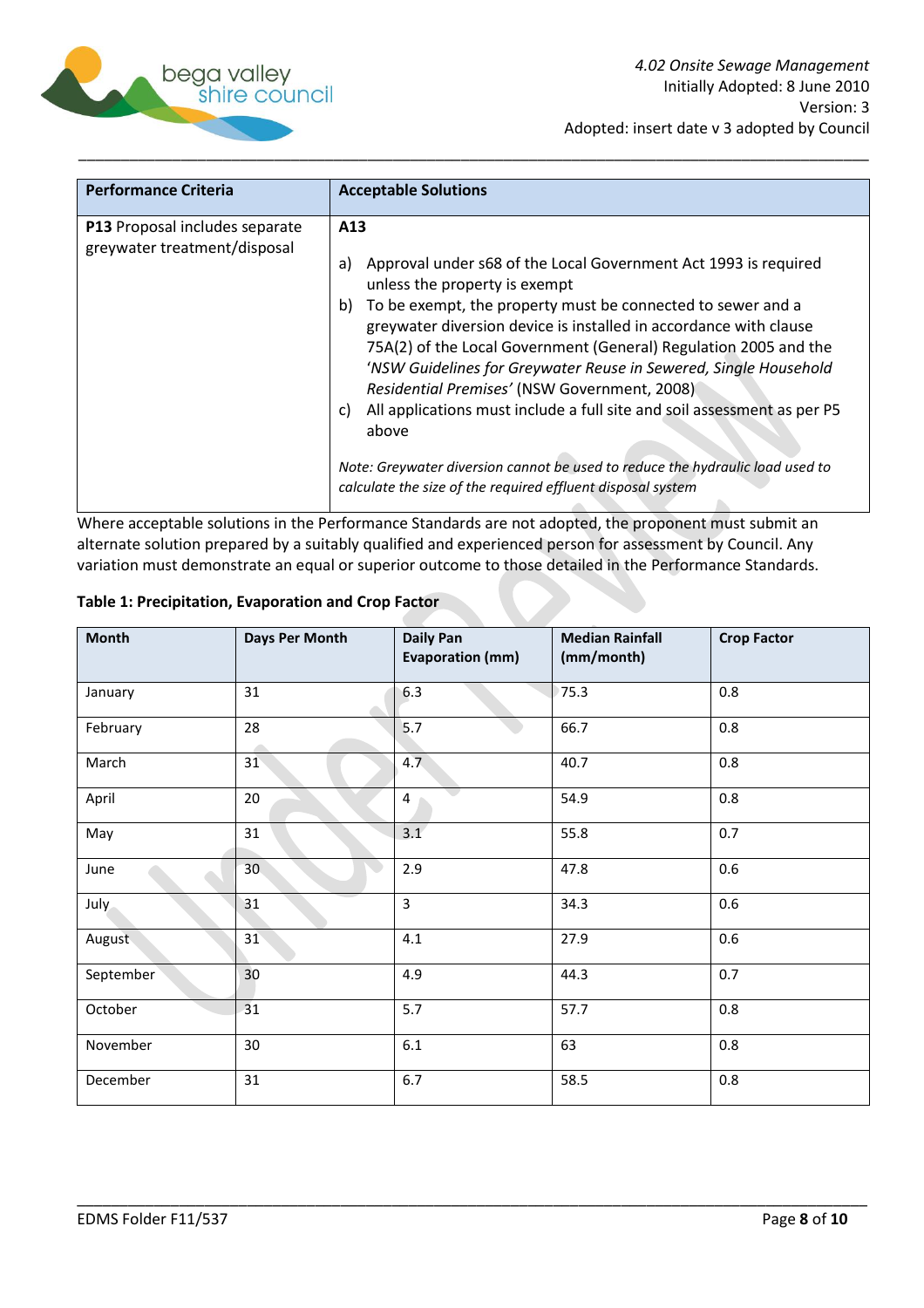

### 1.4.1.2 System Risk Ratings

New sites shall be given a risk rating in accordance with BVSC risk classifications at time of approval, or in the case of an existing system, at the time of most recent inspection.

The risk rating shall determine the frequency of inspections, which are:

- Critical inspected annually
- High inspected every three years
- Low inspected on complaint, or transfer of property ownership, or at time of BVSC area audit.

Details of risk classification are contained within the Onsite Sewage Management Procedure.

#### 1.4.1.3 Onsite Sewage Management Inspection Program

Details of Council's routine inspection program, inclusive of enforcement procedures, are contained within the Onsite Sewage Management Procedure.

Council may undertake auditing programs from time to time to ensure the performance and servicing standard of the systems meets the required performance criteria contained in the system's NSW Health Accreditation Certificate.

Fees and charges relating to onsite sewage management are contained within Council's annual Fees and Charges document.

Well managed onsite sewage management systems are of benefit to the community and the environment. To this end, Council provides informal education to owners of systems onsite through the inspection program, distribution of factsheets, and Council's website.

### <span id="page-8-0"></span>**1.4.2 Responsibilities**

#### 1.4.2.1 Elected Council

Determine any requests for variation to Development Control Plan reported to Council with reference to Onsite Sewage Management Policy. Consider sustainable onsite sewage management in strategies for future development.

#### 1.4.2.2 Chief Executive Officer (CEO), Leadership Executive Group (LEG)

Assess strategic and/or development proposals with regard to implications for onsite sewage management.

#### 1.4.2.3 Certification and Compliance

Review policy and procedures in light of future legislative changes and technical improvements. Providewith data and risk assessment to inform resource allocation for programs.

#### 1.4.2.4 Environmental Health team

Assess and approve applications to install, alter or operate onsite sewage management systems. Inspect onsite sewage management systems within the Bega Valley Shire on risk based frequency, point of sale, and on receipt of complaint or occurrence of pollution incident. Provide education to owners and users of onsite sewage management systems to increase system performance.